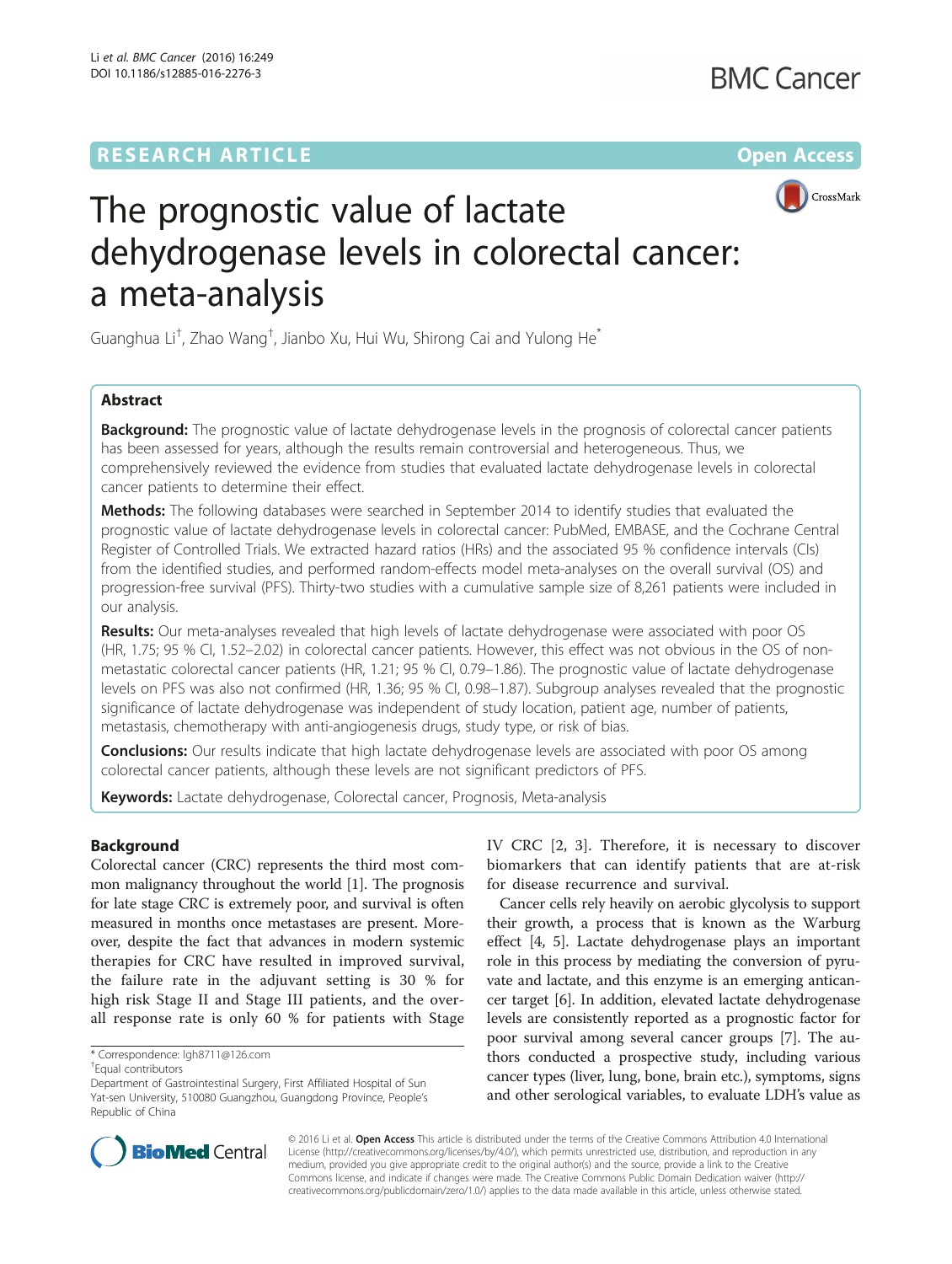a predictor of survival time in terminal cancer patients. Their results demonstrated that serum LDH level was significantly associated with survival time (HR = 2.087,  $P = 0.002$ ) in patients with terminal cancer [\[7](#page-7-0)]. Although a large number of studies have been performed among patients with CRC, the prognostic value of lactate dehydrogenase levels among CRC patients remains controversial. Thus, we conducted this meta-analysis to evaluate the prognostic value of lactate dehydrogenase levels among CRC patients.

#### Methods

#### Search strategy and selection criteria

The following databases were searched in September 2014: PubMed, EMBASE, and the Cochrane Central Register of Controlled Trials. In addition, we examined the reference lists of relevant articles and review articles. No language restrictions or time limits were applied to the initial search. Search strategies, databases, and date ranges are provided in the supplemental material (Additional file [1](#page-6-0)). Eligibility criteria for inclusion in this meta-analysis were: [[1\]](#page-6-0) the study evaluated the correlation between lactate dehydrogenase levels and survival among CRC patients, [\[2](#page-6-0)] the study provided sufficient information for the estimation of hazard ratios (HRs) and their 95 % confidence intervals (CIs), and [[3](#page-6-0)] the study was published in English, German, or French. Two reviewers (L.G.H. and W.Z.) independently screened the identified abstracts for eligibility, and disagreements were resolved by discussion. When multiple publications reported identical or overlapping patient cohorts (e.g., same authors, institutions), only the most informative study was included in the analysis.

#### Data extraction

Two investigators (L.G.H. and W.Z.) independently extracted the following data from the eligible articles: first author, year of publication, study location, sample size, patient age, site of disease, stage of disease, Lactate dehydrogenase cut-off value, use of adjuvant chemotherapy, prognostic outcomes, use of multivariate models, and study type.

#### Study quality assessment

The quality of the included studies was assessed using the modified risk of bias tool that is recommended by the Cochrane Collaboration, as previously described [[8, 9](#page-7-0)]. Briefly, the criteria in Additional file [2](#page-6-0) were used to assess the risk of bias of included studies. Each question is answered with "Yes" (indicating low risk of bias), "No" (indicating high risk of bias), and "Unclear" (indicating unclear or unknown risk of bias). The summary assessment of the risk of bias for the individual studies was carried out as follows: 1. Low risk of bias: Low risk of bias

for all domains. 2.Unclear risk of bias: Unclear risk of bias for one or more domains. 3.High risk of bias: High risk of bias for one or more domains.

#### Statistical analyses

The prognostic value of lactate dehydrogenase levels for survival was measured using HRs. If an HR and the associated standard error or CI was not reported, we approximated the HR using the statistical data that was provided in the article (e.g., individual patient data or survival plots) [\[10, 11\]](#page-7-0). The extracted HRs were pooled using a fixed-effects model (weighted with inverse variance) or a random-effects model [[12](#page-7-0)]. Our method consisted of using the fixed-effects model with an assumption of homogeneity in the individual HRs. Heterogeneity between studies was assessed using the  $\chi^2$  and  $I^2$  statistics. If the assumption of homogeneity was rejected, the random-effects model was used [\[13\]](#page-7-0).

HR >1 indicated a worsened prognosis in the high lactate dehydrogenase group, and a minimum of 3 studies was required to perform the meta-analyses. Sensitivity analysis was also conducted using sequential omission of individual studies to evaluate the stability of the results. Funnel plot analyses were used to evaluate publication bias [[14](#page-7-0)]. All analyses were performed using STATA version 10.0, and a  $p$ -value <0.05 was considered statistically significant.

#### Results

#### Baseline study characteristics

We identified 32 eligible studies with a cumulative sample size of 8,261 patients (Fig. [1](#page-2-0)) [[15](#page-7-0)–[47](#page-7-0)]. The median study sample size was 157 patients (range, 31–855 patients), and all eligible studies were published between 1988 and 2014 (Table [1\)](#page-3-0). Thirteen studies were excluded owing to the inclusion of a patient cohort that was also used in the other selected studies (studies that were excluded and included were [\[24,](#page-7-0) [48](#page-8-0)–[59](#page-8-0)]). The extracted variables from the included studies are summarized in Table [1](#page-3-0) (Abbreviations: FOLFOX, infusional fluorouracil, leucovorin, and oxaliplatin; FU, fluorouracil; IHC, immunohistochemistry; RCT, randomized controlled trial; NR, not reported; RMCS, retrospective multicenter cohort study; PSCS, prospective single-center cohort study; RSCS, retrospective single-center cohort study).

Among the 32 studies that used serum lactate dehydrogenase levels to investigate their influence on patient prognosis, 2 studies [[29, 30](#page-7-0)] used an immunohistochemistry method, and 1 study [[30](#page-7-0)] used serum levels and immunohistochemistry methods. Twelve studies were graded with a low risk of bias (Additional file [2](#page-6-0)). Our analysis of lactate dehydrogenase levels as a prognostic factor was confirmed by the multivariate analysis in 19 of the included studies [\[16](#page-7-0), [17](#page-7-0), [19](#page-7-0)–[23](#page-7-0), [25](#page-7-0), [27, 28, 30](#page-7-0), [32](#page-7-0), [34](#page-7-0), [35](#page-7-0), [38, 40](#page-7-0)–[43](#page-7-0)]. An HR for overall survival (OS) and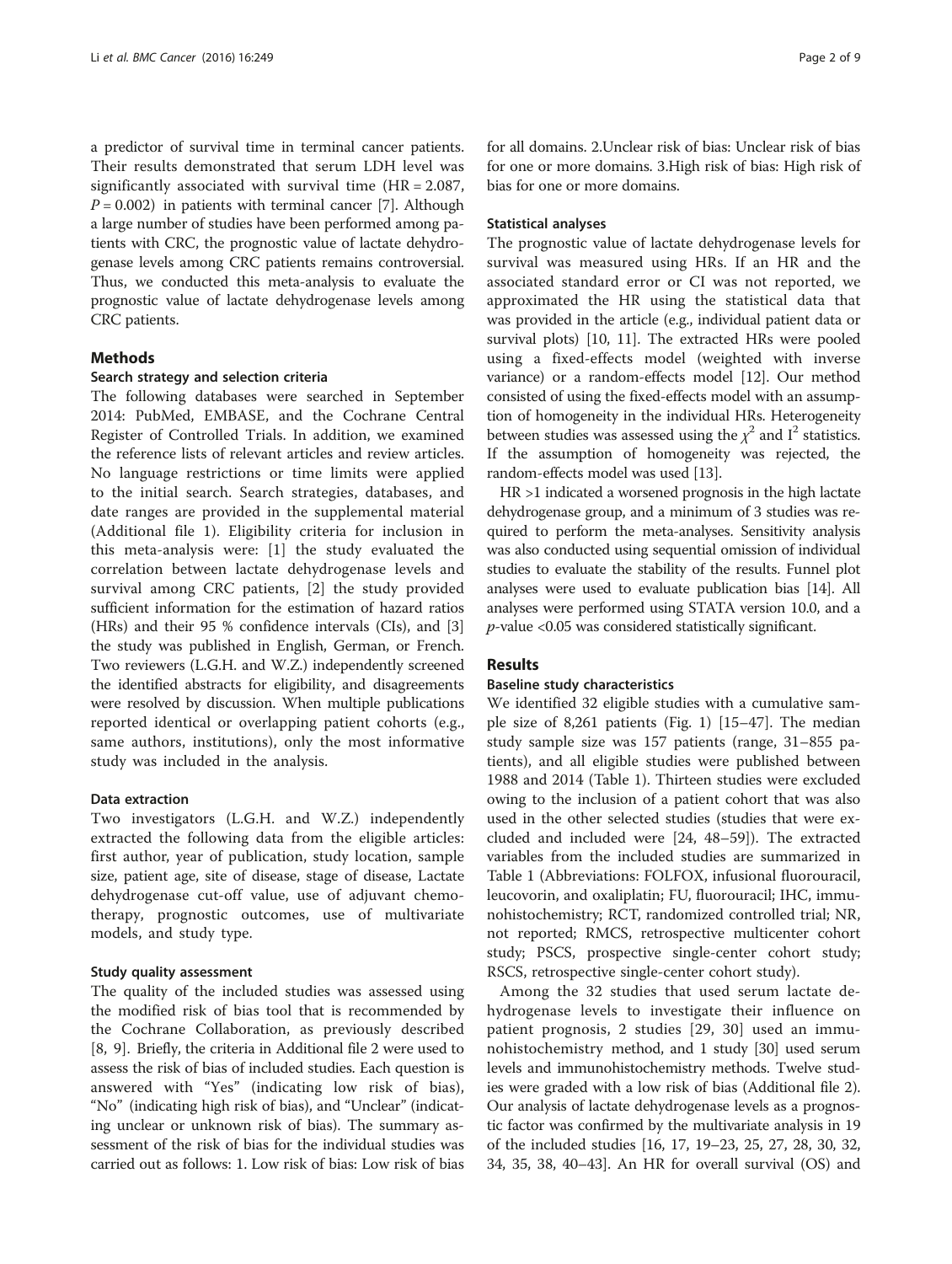<span id="page-2-0"></span>

progression-free survival (PFS) was extracted from 27 and 8 studies, respectively. Funnel plot analyses did not reveal a significant publication bias regarding the analyzed outcomes (Additional file [3](#page-6-0): Figure S1). However, the funnel plot B (PFS) does not allow to exclude a publication bias, because of limited number of studies.

#### The prognostic value of lactate dehydrogenase levels

Pooled analysis of OS in all studies using the random effects model revealed a significant prognostic value for lactate dehydrogenase levels in CRC patients (HR, 1.75; 95 % CI, 1.52–2.02;  $n = 27$ ;  $I^2 = 66.5$  %; Fig. [2a\)](#page-4-0). Sensitivity analyses revealed that heterogeneity was not caused by any one study. However, our meta-analyses using the random effects model did not confirm the prognostic value for lactate dehydrogenase levels in predicting PFS (HR, 1.36; 95 % CI, 0.98–1.87;  $n = 8$ ;  $I^2 = 87$  %; Fig. [2b](#page-4-0)), and we observed a significant degree of heterogeneity. This heterogeneity could not be reduced substantially by the exclusion of any one study.

#### Subgroup analyses

Despite the limited number of included studies, the subgroup analyses of lactate dehydrogenase levels and survival were performed to thoroughly explore the results. We performed meta-regression and subgroup analysis of lactate dehydrogenase levels on OS according to study location, patient age, number of patients, metastasis, chemotherapy with anti-angiogenesis drugs, study type, and risk of bias. The results revealed that none of the

investigated factors had a significant association with the heterogeneity (Table [2](#page-5-0)). However, subgroup analysis indicated a significant relation between high lactate dehydrogenase levels and reduced OS among metastatic CRC patients (HR, 1.96; 95 % CI, 1.61–2.37), although this effect was not significant among non-metastatic patients (HR, 1.21; 95 % CI, 0.79–1.86; Table [2\)](#page-5-0). The effect of LDH on OS among different cutoffs for LDH is also shown in Table [2.](#page-5-0) The HRs were 1.93 (95 % CI 1.50 to 2.49) for LDH cutoff >300U/L, 1.84(95 % CI 1.08 to 3.13) for LDH cutoff 250 to 300U/L and 1.44 (95 % CI 0.94 to 2.21) for LDH cutoff <250U/L. There was no statistically significant heterogeneity between the different cutoffs for LDH (P for subgroup difference = 0.309). Our results suggest that relation between high lactate dehydrogenase levels and reduced OS among metastatic CRC patients disappears if the LDH cutoff value less than 250U/L (HR, 1.44; 95 % CI 0.94 to 2.21).

Subgroup analysis of the other factors did not alter the significant prognostic value of lactate dehydrogenase levels in predicting OS.

We also performed meta-regression and subgroup analysis of lactate dehydrogenase levels and PFS. Owing to the limited number of included studies, only study location, number of patients, chemotherapy with anti-angiogenesis drugs, and risk of bias were explored. The results revealed that none of the investigated factors had a significant association with the heterogeneity (Table [3\)](#page-6-0). Moreover, subgroup analysis revealed no relationship between lactate dehydrogenase levels and PFS among CRC patients.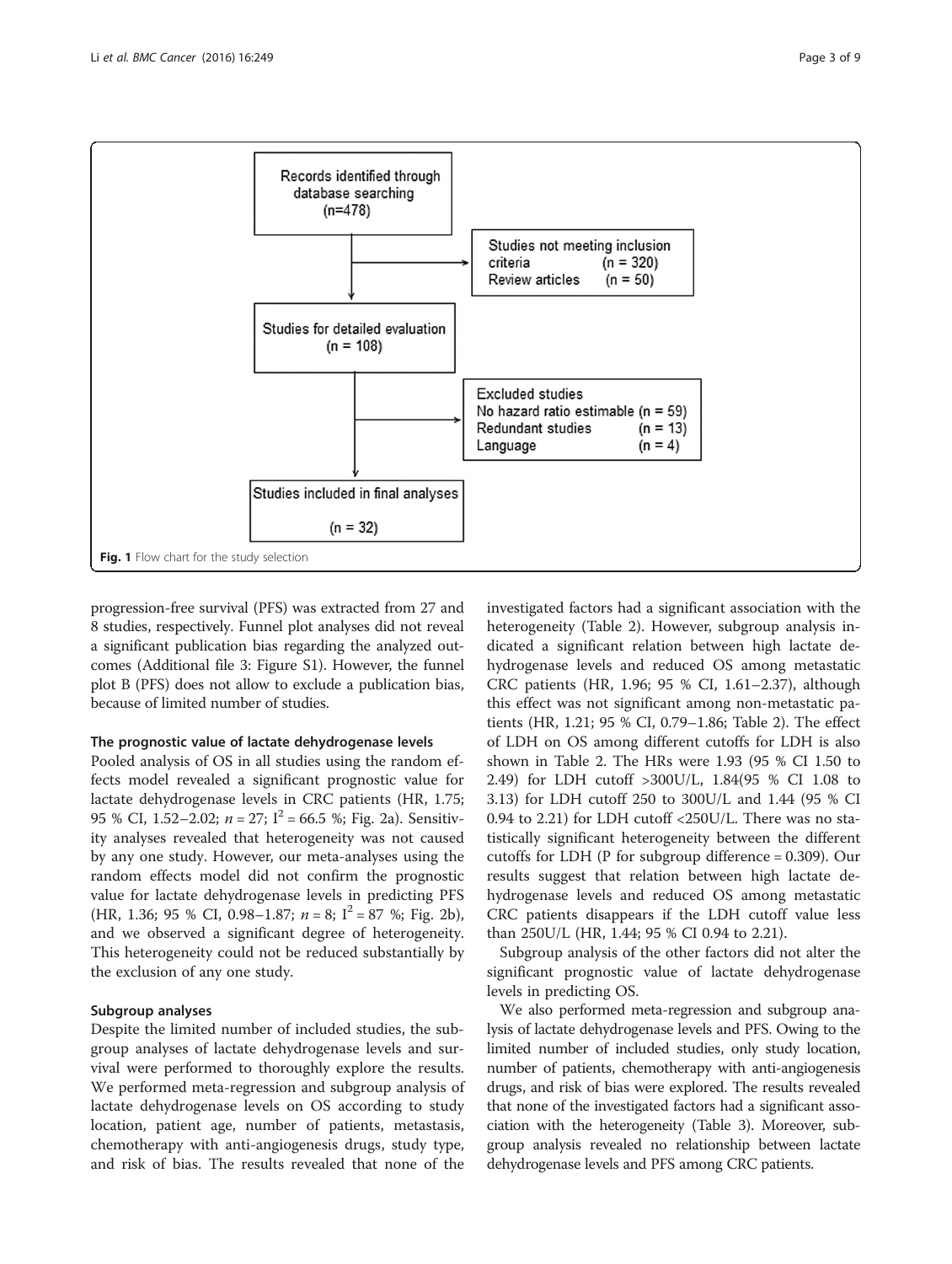<span id="page-3-0"></span>

| <b>Table 1</b> Baseline characteristics of included studies |  |
|-------------------------------------------------------------|--|
|-------------------------------------------------------------|--|

| First author    | Year     | Country     | Sample size |                |                           | Age       |               |                                            | LDH          |                     |                                                                     |                         |                   |
|-----------------|----------|-------------|-------------|----------------|---------------------------|-----------|---------------|--------------------------------------------|--------------|---------------------|---------------------------------------------------------------------|-------------------------|-------------------|
|                 |          |             | Total       |                | Colon Rectum Median Range |           |               | Tumor stage                                | Cutoff       | Detection<br>method | Adjuvant chemotherapy                                               | Suvival analysis        | Outcome<br>report |
| Agrawal         | 2013 USA |             | 146         | <b>NR</b>      | <b>NR</b>                 | <b>NR</b> | $\leq 50$     | $\mathsf{IV}$                              | 200U/L       | serum               | <b>NR</b>                                                           | Univariate              | <b>OS</b>         |
| Alonso-Espinaco | 2014     | Spanish     | 157         | <b>NR</b>      | <b>NR</b>                 | <b>NR</b> | $28 - 82$     | mCRC                                       | <b>NR</b>    | serum               | FOLFOX/XELOX                                                        | Univariate Multivariate | OS PES            |
| Asmis           | 2011     | Canada      | 544         | <b>NR</b>      | <b>NR</b>                 | <b>NR</b> | <b>NR</b>     | <b>NR</b>                                  | <b>NR</b>    | serum               | Cetuximab-based                                                     | Univariate Multivariate | - OS              |
| Caputo          | 2014     | Italy       | 96          | 88             | 6                         | <b>NR</b> | $18 - 80$     | T2T3T4/M0                                  | 248U/L       | serum               | N <sub>O</sub>                                                      | Univariate              | OS PFS            |
| Cetin           | 2012     | Turkey      | 168         | <b>NR</b>      | <b>NR</b>                 | <b>NR</b> | <b>NR</b>     | mCRC                                       | <b>NR</b>    | serum               | anti-VEGF therapy                                                   | Multivariate            | <b>OS</b>         |
| Chibaudel       | 2011     | France      | 535         | 349            | 177                       | 65        | $29 - 80$     | <b>mCRC</b>                                | <b>NR</b>    | serum               | Oxaliplatin-Based or Irinotecan-<br>Based First-Line Chemotherapy   | Univariate Multivariate | <b>OS</b>         |
| Diouf           |          | 2014 France | 620         | 398            | 211                       | <b>NR</b> | $18 - 80$     | mCRC                                       | <b>NR</b>    | serum               | FOLFOX4 or FOLFOX7                                                  | Univariate Multivariate | OS.               |
| Formica         | 2013     | Italy       | 31          | 26             | 5                         | 69        | $41 - 83$     | <b>mCRC</b>                                | 245U/L       | serum               | FOLFORIN + bevacizumab                                              | Multivariate            | PFS               |
| Galizia         | 2008     | Italy       | 65          | 53             | 12                        | <b>NR</b> | $28 - 84$     | IV with liver<br>metastasis                | 450U/L       | serum               | fluorouracil, folinic and acid, and<br>oxaliplatin/irinotecan       | Multivariate            | <b>OS</b>         |
| Giessen         | 2013     | German      | 215         | 136            | 79                        | 61.8      | $32 - 78$     | mCRC/liver<br>metastas                     | 250U/L serum |                     | FUFURI or mIROX                                                     | Multivariate            | <b>OS</b>         |
| Giessen         | 2014     | Italy       | 249         | $\overline{0}$ | 249                       | 64.6      | $30.6 - 90.7$ | $ -   $                                    | 171          | serum               | Chemotherapy/Radiotherapy/<br>Concomitant chemoradiotherapy         | Univariate              | <b>OS</b>         |
| Hannisdal       | 1994     | Norway      | 100         | $\circ$        | 100                       | 69        | $33 - 87$     | Local regional<br>relapse $\pm$ metastasis | 500          | serum               | chemoradiotherapy                                                   | Multivariate            | <b>OS</b>         |
| He              | 2013     | China       | 239         | 171            | 68                        | 57        | $18 - 83$     | <b>mCRC</b>                                | 245U/L       | serum               | Folfox/Xelox/Folfiri/Xeliri                                         | Multivariate            | <b>OS</b>         |
| Koukourakis     | 2006 UK  |             | 128         | 78             | 50                        | 67        | $41 - 88$     | Dukes B,C,D                                | <b>NR</b>    | <b>IHC</b>          | <b>NO</b>                                                           | Univariate              | <b>OS</b>         |
| Koukourakis     | 2011     | Greece      | 179         | <b>NR</b>      | <b>NR</b>                 | <b>NR</b> | $28 - 83$     | mCRC                                       | <b>NR</b>    | serum IHC           | FOLFOX4 + vatalanib/placebo                                         | Univariate Multivariate | <b>OS</b>         |
| l in            | 2006     | <b>USA</b>  | 66          | <b>NR</b>      | <b>NR</b>                 | 62        | $30 - 86$     | mCRC                                       | 618          | serum               | $XCEL \pm Radiation$                                                | Univariate              | <b>OS</b>         |
| $\mathsf{lin}$  | 2005     | China       | 45          | 34             | 11                        | 32        | $18 - 39$     | Dukes B,C,D                                | 230          | serum               | 5-FU based chemotherapy                                             | Multivariate            | <b>OS</b>         |
| Machida         | 2008     | Japan       | 103         | 66             | 37                        | 62        | $29 - 80$     | <b>mCRC</b>                                | 300          | serum               | LV-modulated 5-FU/irinotecan + 5-FU                                 | Univariate              | <b>OS</b>         |
| Maurel          | 2007     | Spain       | 120         | <b>NR</b>      | <b>NR</b>                 | 66        | $33 - 82$     | <b>mCRC</b>                                | 450          | serum               | 5-FU + oxaliplatin/irinotecan                                       | Multivariate            | <b>OS</b>         |
| Mekenkam        | 2012     | Netherland  | 803         | 538            | 260                       | 63        | $27 - 84$     | Advanced stage<br>(curative surgery)       | <b>NR</b>    | serum               | capecitabine, irinotecan, oxaliplatin:<br>Sequential VS Combination | Multivariate            | <b>OS</b>         |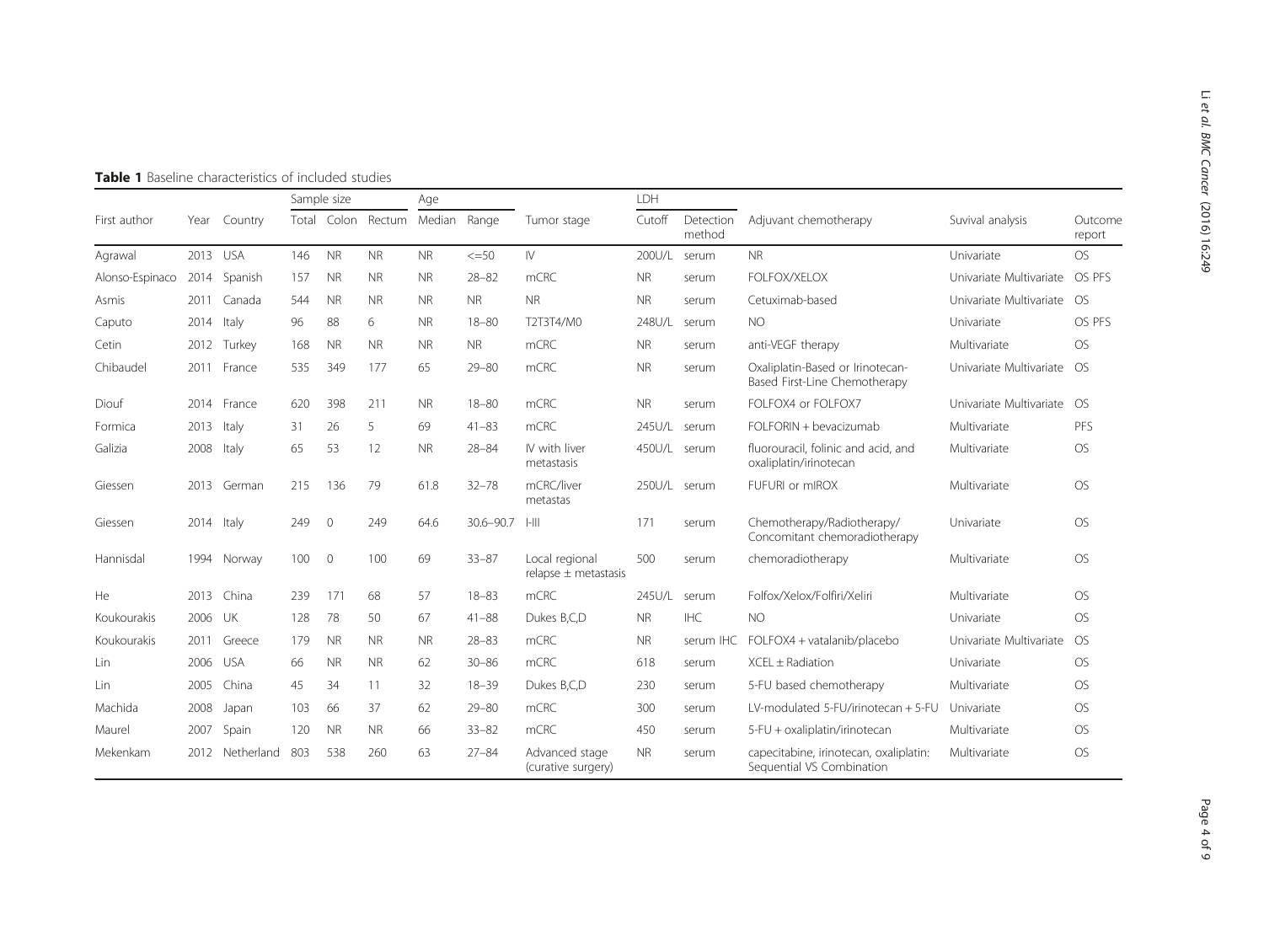<span id="page-4-0"></span>

#### Discussion

This systematic review and meta-analysis revealed that high lactate dehydrogenase levels are associated with poor OS among patients with CRC. However,

this prognostic value was not observed for PFS among CRC patients.

Despite the number of studies that have been conducted in this field, the prognostic value of lactate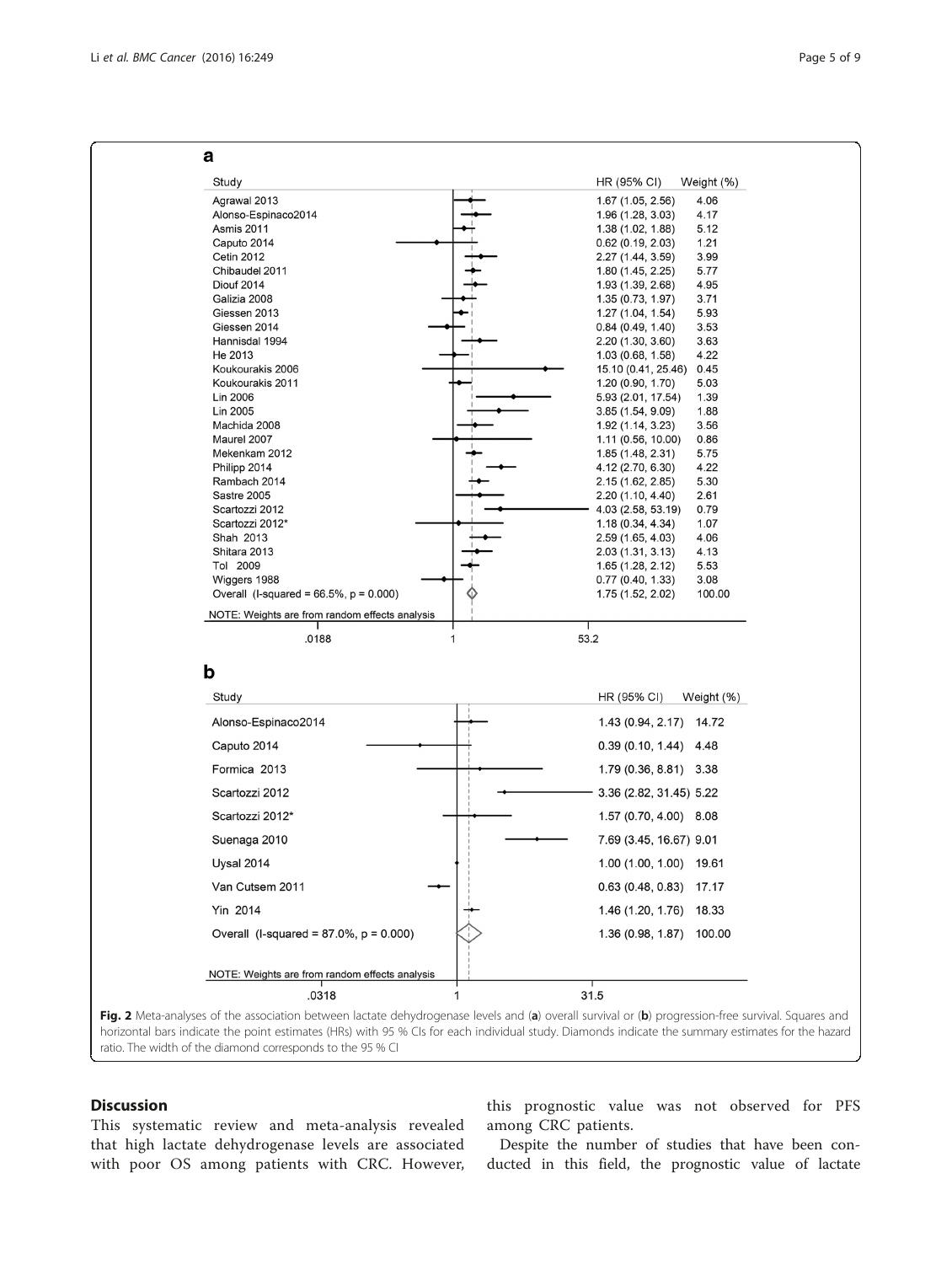|                                              |                |                 | Pooled HR (95 % CI) |                   |                                       | Heterogeneity |            |
|----------------------------------------------|----------------|-----------------|---------------------|-------------------|---------------------------------------|---------------|------------|
| Stratified analysis                          | No. of studies | No. of patients | Fixed               | Random            | Meta-regression<br>on <i>p</i> -value | $1^2$ (%)     | $p$ -value |
| Study location                               |                |                 |                     |                   | 0.581                                 |               |            |
| Asia                                         | $\overline{4}$ | 580             | 1.66 [1.29, 2.14]   | 1.82 [1.14, 2.9]  |                                       | 67.9          | 0.025      |
| Europe                                       | 19             | 5276            | 1.66 [1.53, 1.80]   | 1.67 [1.40, 2.0]  |                                       | 69.5          | < 0.001    |
| Other regions                                | 5              | 1065            | 1.85 [1.52, 2.25]   | 2.07 [1.45, 2.94] |                                       | 64.1          | 0.025      |
| Age                                          |                |                 |                     |                   | 0.563                                 |               |            |
| $\leq 50$                                    | $\overline{2}$ | 191             | 1.98 [1.33, 2.94]   | 2.31 [1.04, 5.13] |                                       | 63.1          | 0.1        |
| No limitation                                | 22             | 5623            | 1.70 [1.57, 1.84]   | 1.77 [1.51, 2.08] |                                       | 68.5          | < 0.001    |
| Number of patients                           |                |                 |                     |                   | 0.68                                  |               |            |
| $\geq 100$                                   | 22             | 6428            | 1.68 [1.56, 1.81]   | 1.73 [1.49, 2.01] |                                       | 69            | < 0.001    |
| < 100                                        | 6              | 439             | 1.84 [1.66, 2.04]   | 1.96 [1.11, 3.43] |                                       | 60.3          | 0.28       |
| Metastasis                                   |                |                 |                     |                   | 0.059                                 |               |            |
| Yes                                          | 16             | 5044            | 1.84 [1.66, 2.04]   | 1.96 [1.61, 2.37] |                                       | 64.4          | < 0.001    |
| <b>No</b>                                    | 5              | 883             | 1.53 [1.29, 1.82]   | 1.21 [0.79, 1.86] |                                       | 74.4          | 0.028      |
| LDH cutoff                                   |                |                 |                     |                   | 0.309                                 |               |            |
| $> 300$ U/L                                  | $\overline{7}$ | 764             | 1.93 [1.50, 2.49]   | 1.98 [1.41, 2.77] |                                       | 29.1          | 0.206      |
| 250-300 U/L                                  | 5              | 1028            | 1.61 [1.38, 1.88]   | 1.84 [1.08, 3.13] |                                       | 88.6          | < 0.001    |
| $< 250$ U/L                                  | 6              | 1174            | 1.58 [1.31, 1.90]   | 1.44 [0.94, 2.21] |                                       | 75.4          | 0.001      |
| Chemotherapy with<br>anti-angiogenesis drugs |                |                 |                     |                   | 0.64                                  |               |            |
| Yes                                          | 5              | 1675            | 1.75 [1.51, 2.02]   | 1.78 [1.41, 2.23] |                                       | 57.3          | 0.053      |
| No                                           | 16             | 4166            | 1.60 [1.46, 1.75]   | 1.65 [1.40, 1.94] |                                       | 54.8          | 0.003      |
| Study type                                   |                |                 |                     |                   | 0.863                                 |               |            |
| non-RCT <sup>a</sup>                         | 22             | 3683            | 1.66 [1.51, 2.02]   | 2.03 [1.31, 3.13] |                                       | 71.5          | < 0.001    |
| <b>RCT</b>                                   | 5              | 3238            | 1.73 [1.54, 1.94]   | 1.73 [1.54, 1.94] |                                       | < 0.01        | 0.535      |
| Risk of bias                                 |                |                 |                     |                   | 0.31                                  |               |            |
| High                                         | 16             | 3142            | 1.52 [1.36, 1.68]   | 1.63 [1.28, 2.09] |                                       | 76.5          | < 0.001    |
| Low                                          | 11             | 3799            | 1.87 [1.69, 2.07]   | 1.65 [1.28, 2.12] |                                       | < 0.01        | 0.655      |

<span id="page-5-0"></span>Table 2 Stratified analysis of pooled hazard ratios of lactate dehydrogenase on overall survival

<sup>a</sup>non-RCT includes PSCS, RMCS and RSCS groups

dehydrogenase levels among CRC patients has remained highly uncertain, given the inconsistent results from the previous studies. In the present study, pooled analyses of the available data revealed a significant association between high lactate dehydrogenase levels and poorer OS. However, there was insufficient statistical power to detect this association among patients with non-metastatic disease (Pooled HR1.21, 95 % CI [0.79, 1.86]).

There is recent evidence that the addition of antiangiogenesis medication diminishes the impact of lactate dehydrogenase expression on the prognosis of CRC patients [\[30\]](#page-7-0). Besides, recent research reveals that high LDH is a significant indicator of bevacizumab-based chemotherapy-induced response to treatment for previously untreated metastatic colorectal cancer patients

[[60\]](#page-8-0). However, our meta-analysis did not detect a similar effect among CRC patients. This discrepancy may be attributed to the different kinds of anti-angiogenesis medications that were used in the previous study. Combined with the different dose that was employed for the anti-angiogenesis medications, there was insufficient statistical power to detect any differences in the survival of CRC patients  $(p = 0.64)$ . However, our data supports the approach to aggregate results from the available studies regarding the prognostic significance of anti-angiogenesis drugs in CRC.

Interestingly, we detected significant heterogeneity among the studies that were included in this systematic review. However, sensitivity analysis did not identify the source of this heterogeneity. We did observe a wide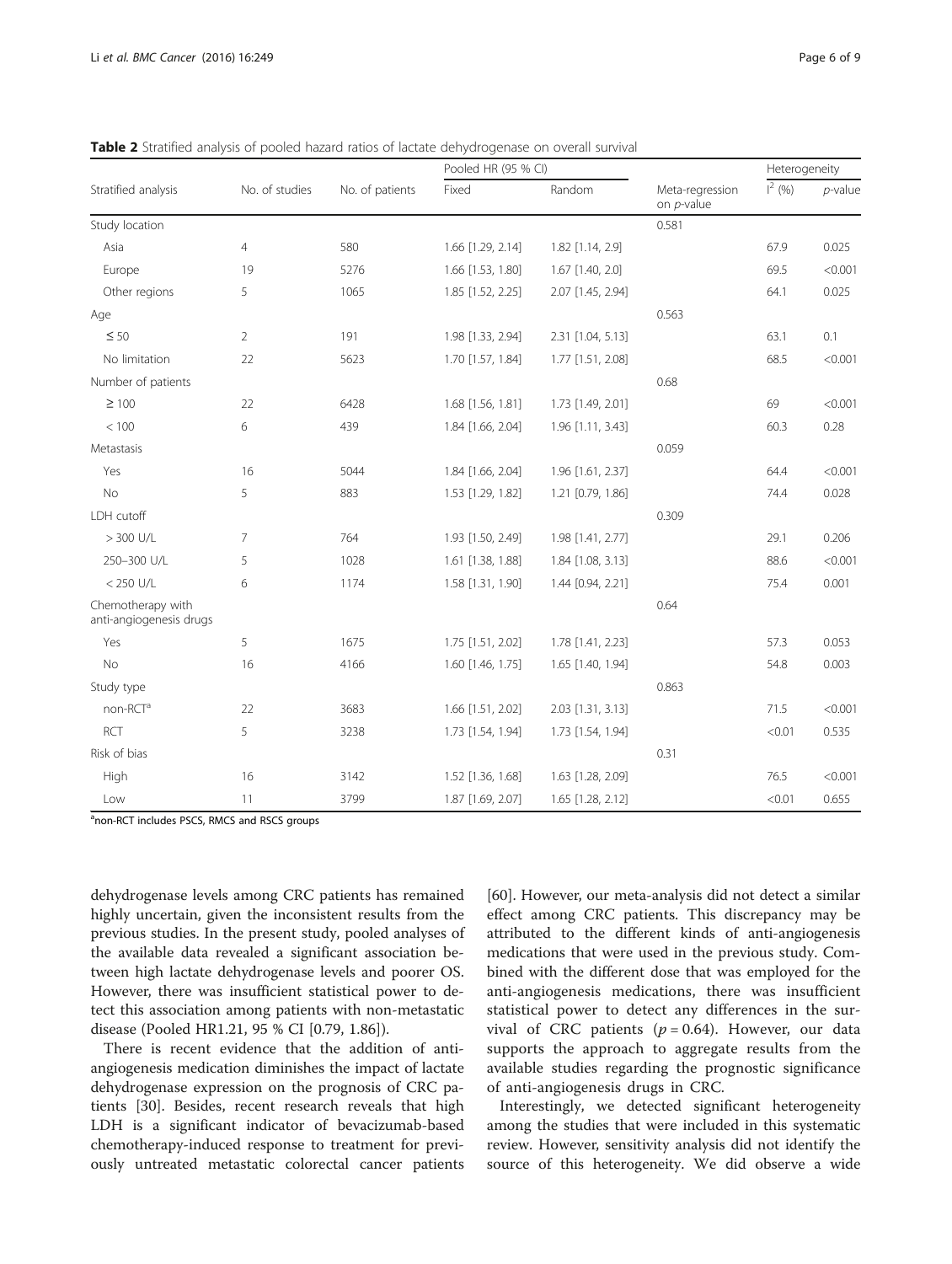<span id="page-6-0"></span>**Table 3** Stratified analysis of pooled harazd ratios of lactate dehydrogenase on progression free survival

|                                              |                |                 | Pooled HR (95 % CI) |                   |                            | Heterogeneity |         |
|----------------------------------------------|----------------|-----------------|---------------------|-------------------|----------------------------|---------------|---------|
| Stratified analysis                          | No. of studies | No. of patients | Fixed               | Random            | Meta-regression on p-value | $I^2(96)$     | p-value |
| Study location                               |                |                 |                     |                   | 0.196                      |               |         |
| Asia                                         | 2              | 418             | 1.60 [1.33, 1.93]   | 3.20 [0.63,16.27] |                            | 93.8          | < 0.001 |
| Europe                                       | 6              | 1359            | $0.87$ [0.71, 1.08] | 1.15 [0.65, 2.04] |                            | 74.4          | 0.002   |
| Number of patients                           |                |                 |                     |                   | 0.762                      |               |         |
| $\geq 100$                                   | 4              | 1483            | 1.16 [1.00, 1.34]   | 1.26 [0.72, 2.19] |                            | 89.5          | < 0.001 |
| < 100                                        | 5              | 330             | 1.00 [1.001, 1.004] | 1.59 [0.64, 3.98] |                            | 86.3          | < 0.002 |
| Chemotherapy with<br>anti-angiogenesis drugs |                |                 |                     |                   | 0.717                      |               |         |
| Yes                                          | 6              | 1422            | 1.00 [1.001, 1.004] | 1.36 [0.96, 1.98] |                            | 90.6          | < 0.001 |
| No.                                          | $\overline{2}$ | 295             | 1.56 [1.06, 2.33]   | 1.80 [0.86, 3.80] |                            | 41.9          | 0.19    |
| Risk of bias                                 |                |                 |                     |                   | 0.805                      |               |         |
| High                                         | 6              | 738             | 1.00 [1.001, 1.004] | 1.51 [1.01, 2.25] |                            | 89.1          | < 0.001 |
| Low                                          | 3              | 1075            | $0.74$ [0.57, 0.95] | 1.31 [0.49, 3.53] |                            | 805           | 0.006   |

range in the cut-off levels for lactate dehydrogenase; therefore, additional standardization should be addressed in the design of future studies, thereby enhancing the utility of their results. Most of the studies that we included focused on metastatic CRC patients, which could also be a source of bias. In addition, our approach of extrapolating the HRs from the survival plots might be another potential source of bias. Although we extracted the survival rates from survival curve graphs using Engauge software, this approach did not completely eliminate inaccuracies during the extraction of the survival rates. Moreover, the language of publication may have added additional bias, as the present review was restricted to articles published in English, German, or French, as other languages were not accessible for the readers. This bias could favor positive studies, which are more frequently published in English, as negative studies tend to be published in the authors' native languages.

### Conclusions

In conclusion, there is evidence that high lactate dehydrogenase levels indicate poor prognosis among CRC patients. However, subgroup analysis revealed no such prognostic value among non-metastatic CRC patients. These findings should encourage efforts to identify subpopulations with high lactate dehydrogenase levels that might put metastatic patients at a particular risk of poor survival.

#### Availability of data and materials

The datasets supporting the conclusions of this article are included within the article and its additional files.

# Additional files

[Additional file 1:](dx.doi.org/10.1186/s12885-016-2276-3) Search strategies. (DOCX 14 kb) [Additional file 2:](dx.doi.org/10.1186/s12885-016-2276-3) Assessment of risk of bias. (XLSX 11 kb) [Additional file 3: Figure S1.](dx.doi.org/10.1186/s12885-016-2276-3) Funnel plot analyses of studies report OS (A) and PFS (B). (JPEG 1290 kb)

#### Abbreviations

CRC: Colorectal cancer; OS: Overall survival; PFS: progression free survival.

#### Competing interests

No competing interests exit in the submission of this manuscript, and manuscript is approved by all authors for publication. All authors have contributed significantly, and are in agreement with the content of the manuscript.

#### Authors' contributions

LGH and WZ extracted the data from literature; XJB and WH performed analysis; CSR and HYL designed the project. All authors read and approved the final manuscript.

#### Grant support

This work was not supported by any fund.

Received: 22 March 2015 Accepted: 13 March 2016 Published online: 25 March 2016

#### References

- 1. Jemal A, Siegel R, Xu J, Ward E. Cancer statistics, 2010. CA Cancer J Clin. 2010;60(5):277–300.
- 2. Galizia G, Gemei M, Del Vecchio L, Zamboli A, Di Noto R, Mirabelli P, et al. Combined CD133/CD44 expression as a prognostic indicator of disease-free survival in patients with colorectal cancer. Arch Surg. 2012;147(1):18–24.
- 3. Wolpin BM, Meyerhardt JA, Mamon HJ, Mayer RJ. Adjuvant treatment of colorectal cancer. CA Cancer J Clin. 2007;57(3):168–85.
- 4. Ward PS, Thompson CB. Metabolic reprogramming: a cancer hallmark even warburg did not anticipate. Cancer Cell. 2012;21(3):297–308.
- 5. Vander Heiden MG, Cantley LC, Thompson CB. Understanding the Warburg effect: the metabolic requirements of cell proliferation. Science. 2009;324(5930):1029–33.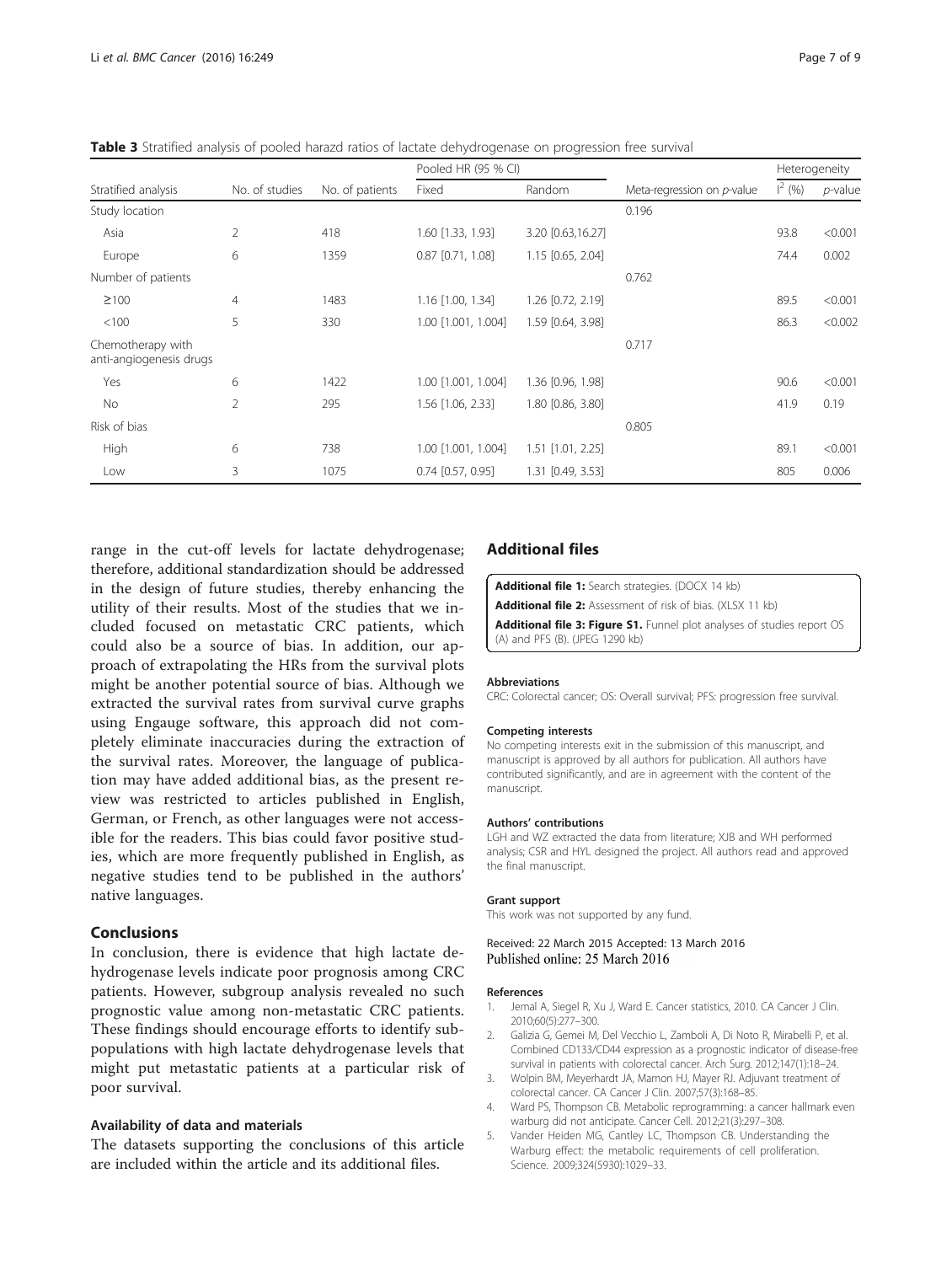- <span id="page-7-0"></span>6. Doherty JR, Cleveland JL. Targeting lactate metabolism for cancer therapeutics. J Clin Invest. 2013;123(9):3685–92.
- 7. Suh SY, Ahn HY. Lactate dehydrogenase as a prognostic factor for survival time of terminally ill cancer patients: a preliminary study. Eur J Cancer. 2007;43(6):1051–9.
- 8. Higgins JP GS. Cochrane Handbook for Systematic Reviews of Interventions Version 5.0.2 [updated September 2009]. Cochrane Collaboration 2009.
- 9. Rahbari NN, Aigner M, Thorlund K, Mollberg N, Motschall E, Jensen K, et al. Metaanalysis shows that detection of circulating tumor cells indicates poor prognosis in patients with colorectal cancer. Gastroenterology. 2010;138(5):1714–26.
- 10. Parmar MK, Torri V, Stewart L. Extracting summary statistics to perform meta-analyses of the published literature for survival endpoints. Stat Med. 1998;17(24):2815–34.
- 11. Tierney JF, Stewart LA, Ghersi D, Burdett S, Sydes MR. Practical methods for incorporating summary time-to-event data into meta-analysis. Trials. 2007;8:16.
- 12. DerSimonian R, Laird N. Meta-analysis in clinical trials. Control Clin Trials. 1986;7(3):177–88.
- 13. Lau J, Ioannidis JP, Schmid CH. Quantitative synthesis in systematic reviews. Ann Intern Med. 1997;127(9):820–6.
- 14. Egger M, Davey Smith G, Schneider M, Minder C. Bias in meta-analysis detected by a simple, graphical test. BMJ. 1997;315(7109):629–34.
- 15. Agrawal K, Jain S, Pattali S, Singh A, Agrawal K, Cleveland B, et al. Factors affecting overall survival in a minority-based population of young colorectal cancer patients: A single-institution multivariate analysis. Am J Gastroenterol. 2013;108:S628.
- 16. Alonso-Espinaco V, Cuatrecasas M, Alonso V, Escudero P, Marmol M, Horndler C, et al. RAC1b overexpression correlates with poor prognosis in KRAS/BRAF WT metastatic colorectal cancer patients treated with first-line FOLFOX/XELOX chemotherapy. Eur J Cancer. 2014;50(11):1973–81.
- 17. Asmis TR, Powell E, Karapetis CS, Jonker DJ, Tu D, Jeffery M, et al. Comorbidity, age and overall survival in cetuximabtreated patients with advanced colorectal cancer (ACRC)-results from NCIC CTG CO.17: A phase III trial of cetuximab versus best supportive care. Ann Oncol. 2011;22(1):118–26.
- 18. Caputo D, Caricato M, Vincenzi B, La Vaccara V, Masciana G, Coppola R. Serum lactate dehydrogenase alone is not a helpful prognostic factor in resected colorectal cancer patients. Updates Surg. 2014;66(3):211–5. doi[:10.1007/s13304-014-0260-5.](http://dx.doi.org/10.1007/s13304-014-0260-5) Epub 2014 Aug 8.
- 19. Cetin B, Kaplan MA, Berk V, Ozturk SC, Benekli M, Isikdogan A, et al. Prognostic factors for overall survival in patients with metastatic colorectal carcinoma treated with vascular endothelial growth factor-targeting agents. Asian Pac J Cancer Prev. 2012;13(3):1059–63.
- 20. Chibaudel B, Bonnetain F, Tournigand C, Bengrine-Lefevre L, Teixeira L, Artru P, et al. Simplified prognostic model in patients with oxaliplatin-based or irinotecan-based first-line chemotherapy for metastatic colorectal cancer: a GERCOR study. In: Oncologist; 2011. p. 1228–38.
- 21. Diouf M, Chibaudel B, Filleron T, Tournigand C, Hug de Larauze M, Garcia-Larnicol ML, et al. Could baseline health-related quality of life (QoL) predict overall survival in metastatic colorectal cancer? The results of the GERCOR OPTIMOX 1 study. Health Qual Life Outcomes. 2014;12(1):69.
- 22. Formica V, Cereda V, Di Bari MG, Grenga I, Tesauro M, Raffaele P, et al. Peripheral CD45RO, PD-1, and TLR4 expression in metastatic colorectal cancer patients treated with bevacizumab, fluorouracil, and irinotecan (FOLFIRI-B). Med Oncol. 2013;30(4):743.
- 23. Galizia G, Lieto E, Orditura M, Castellano P, Imperatore V, Pinto M, et al. First-line chemotherapy vs bowel tumor resection plus chemotherapy for patients with unresectable synchronous colorectal hepatic metastases. Arch Surg. 2008;143(4):352–8.
- 24. Giatromanolaki A, Koukourakis MI, Sivridis E, Gatter KC, Trarbach T, Folprecht G, et al. Vascular density analysis in colorectal cancer patients treated with vatalanib (PTK787/ZK222584) in the randomised CONFIRM trials. Br J Cancer. 2012;107(7):1044–50. doi:[10.1038/bjc.2012.369.](http://dx.doi.org/10.1038/bjc.2012.369) Epub 2012 Aug 21.
- 25. Giessen C, Fischer Von Weikersthal L, Laubender RP, Stintzing S, Modest DP, Schalhorn A, et al. Evaluation of prognostic factors in liver-limited metastatic colorectal cancer: A preplanned analysis of the FIRE-1 trial. Br J Cancer. 2013;109(6):1428–36.
- 26. Giessen C, Nagel D, Glas M, Spelsberg F, Lau-Werner U, Modest DP, et al. Evaluation of preoperative serum markers for individual patient prognosis in stage I-III rectal cancer. Tumor Biology. 2014;35(10):10237.
- 27. Hannisdal E, Tveit KM, Theodorsen L, Host H. Host markers and prognosis in recurrent rectal carcinomas treated with radiotherapy. Acta Oncol. 1994;33(4):415–21.
- 28. He WZ, Guo GF, Yin CX, Jiang C, Wang F, Qiu HJ, et al. Gamma-glutamyl transpeptidase level is a novel adverse prognostic indicator in human metastatic colorectal cancer. Color Dis. 2013;15(8):e443–52.
- 29. Koukourakis MI, Giatromanolaki A, Sivridis E, Gatter KC, Harris AL. Lactate dehydrogenase 5 expression in operable colorectal cancer: strong association with survival and activated vascular endothelial growth factor pathway–a report of the Tumour Angiogenesis Research Group. J Clin Oncol. 2006;24(26):4301–8. Epub 2006 Aug 8.
- 30. Koukourakis MI, Giatromanolaki A, Sivridis E, Gatter KC, Trarbach T, Folprecht G, et al. Prognostic and predictive role of lactate dehydrogenase 5 expression in colorectal cancer patients treated with PTK787/ZK 222584 (Vatalanib) antiangiogenic therapy. Clin Cancer Res. 2011;17(14):4892–900.
- 31. Lin EH, Curley SA, Crane CC, Feig B, Skibber J, Delcos M, et al. Retrospective study of capecitabine and celecoxib in metastatic colorectal cancer: Potential benefits and COX-2 as the common mediator in pain, toxicities and survival? Am J Clin Oncol. 2006;29(3):232–9.
- 32. Lin JT, Wang WS, Yen CC, Liu JH, Yang MH, Chao TC, et al. Outcome of colorectal carcinoma in patients under 40 years of age. J Gastroenterol Hepatol. 2005;20(6):900–5.
- 33. Machida N, Yoshino T, Boku N, Hironaka S, Onozawa Y, Fukutomi A, et al. Impact of baseline sum of longest diameter in target lesions by RECIST on survival of patients with metastatic colorectal cancer. Jpn J Clin Oncol. 2008;38(10):689–94.
- 34. Maurel J, Nadal C, Garcia-Albeniz X, Gallego R, Carcereny E, Almendro V, et al. Serum matrix metalloproteinase 7 levels identifies poor prognosis advanced colorectal cancer patients. Int J Cancer. 2007;121(5):1066–71.
- 35. Mekenkamp LJ, Heesterbeek KJ, Koopman M, Tol J, Teerenstra S, Venderbosch S, et al. Mucinous adenocarcinomas: poor prognosis in metastatic colorectal cancer. Eur J Cancer. 2012;48(4):501–9. doi[:10.1016/j.ejca.2011.12.004.](http://dx.doi.org/10.1016/j.ejca.2011.12.004) Epub 2012 Jan 4.
- 36. Philipp AB, Nagel D, Stieber P, Lamerz R, Thalhammer I, Herbst A, et al. Circulating cell-free methylated DNA and lactate dehydrogenase release in colorectal cancer. BMC Cancer. 2014;14(1):743.
- 37. Rambach L, Bertaut A, Vincent J, Lorgis V, Ladoire S, Ghiringhelli F. Prognostic value of chemotherapy-induced hematological toxicity in metastatic colorectal cancer patients. World J Gastroenterol. 2014;20(6):1565–73.
- 38. Sastre J, Marcuello E, Masutti B, Navarro M, Gil S, Anton A, et al. Irinotecan in combination with fluorouracil in a 48-hour continuous infusion as first-line chemotherapy for elderly patients with metastatic colorectal cancer: A Spanish Cooperative Group for the Treatment of Digestive Tumors study. J Clin Oncol. 2005;23(15):3545–51.
- 39. Scartozzi M, Giampieri R, MacCaroni E, Del Prete M, Faloppi L, Bianconi M, et al. Pre-treatment lactate dehydrogenase levels as predictor of efficacy of first-line bevacizumab-based therapy in metastatic colorectal cancer patients. Br J Cancer. 2012;106(5):799–804.
- 40. Shah U, Pendurti G, Swami U, Hou Y, Ghalib MH, Chaudhary I, et al. Clinical outcome for patients with metastatic colorectal cancer (mCRC) enrolled in phase I clinical trials: Single institution experience. J Clin Oncol 2013;31(15).
- 41. Shitara K, Yuki S, Yamazaki K, Naito Y, Fukushima H, Komatsu Y, et al. Validation study of a prognostic classification in patients with metastatic colorectal cancer who received irinotecan-based second-line chemotherapy. J Cancer Res Clin Oncol. 2013;139(4):595–603.
- 42. Suenaga M, Matsusaka S, Takagi K, Kuboki Y, Watanabe T, Shinozaki E, et al. Potential markers predicting bevacizumab efficacy for metastatic colorectal cancer patients. J Clin Oncol 2010;28(15).
- 43. Tol J, Koopman M, Cats A, Rodenburg CJ, Creemers GJ, Schrama JG, et al. Chemotherapy, bevacizumab, and cetuximab in metastatic colorectal cancer. N Engl J Med. 2009;360(6):563–72. doi[:10.1056/NEJMoa0808268.](http://dx.doi.org/10.1056/NEJMoa0808268)
- 44. Uysal M, Bozcuk H, Sezgin Goksu S, Murat Tatli A, Arslan D, Gunduz S, et al. Basal proteinuria as a prognostic factor in patients with metastatic colorectal cancer treated with bevacizumab. Biomed Pharmacother. 2014;68(4):409–12.
- 45. Van Cutsem E, Bajetta E, Valle J, Kohne CH, Hecht JR, Moore M, et al. Randomized, placebo-controlled, phase III study of oxaliplatin, fluorouracil, and leucovorin with or without PTK787/ZK 222584 in patients with previously treated metastatic colorectal adenocarcinoma. J Clin Oncol. 2011;29(15):2004–10.
- 46. Wiggers T, Arends JW, Volovics A. Regression analysis of prognostic factors in colorectal cancer after curative resections. Dis Colon Rectum. 1988;31(1):33–41.
- 47. Yin C, Jiang C, Liao F, Rong Y, Cai X, Guo G, et al. Initial LDH level can predict the survival benefit from bevacizumab in the first-line setting in Chinese patients with metastatic colorectal cancer. Onco Targets Ther. 2014;7:1415–22. doi[:10.2147/OTT.S64559.](http://dx.doi.org/10.2147/OTT.S64559) eCollection 2014.